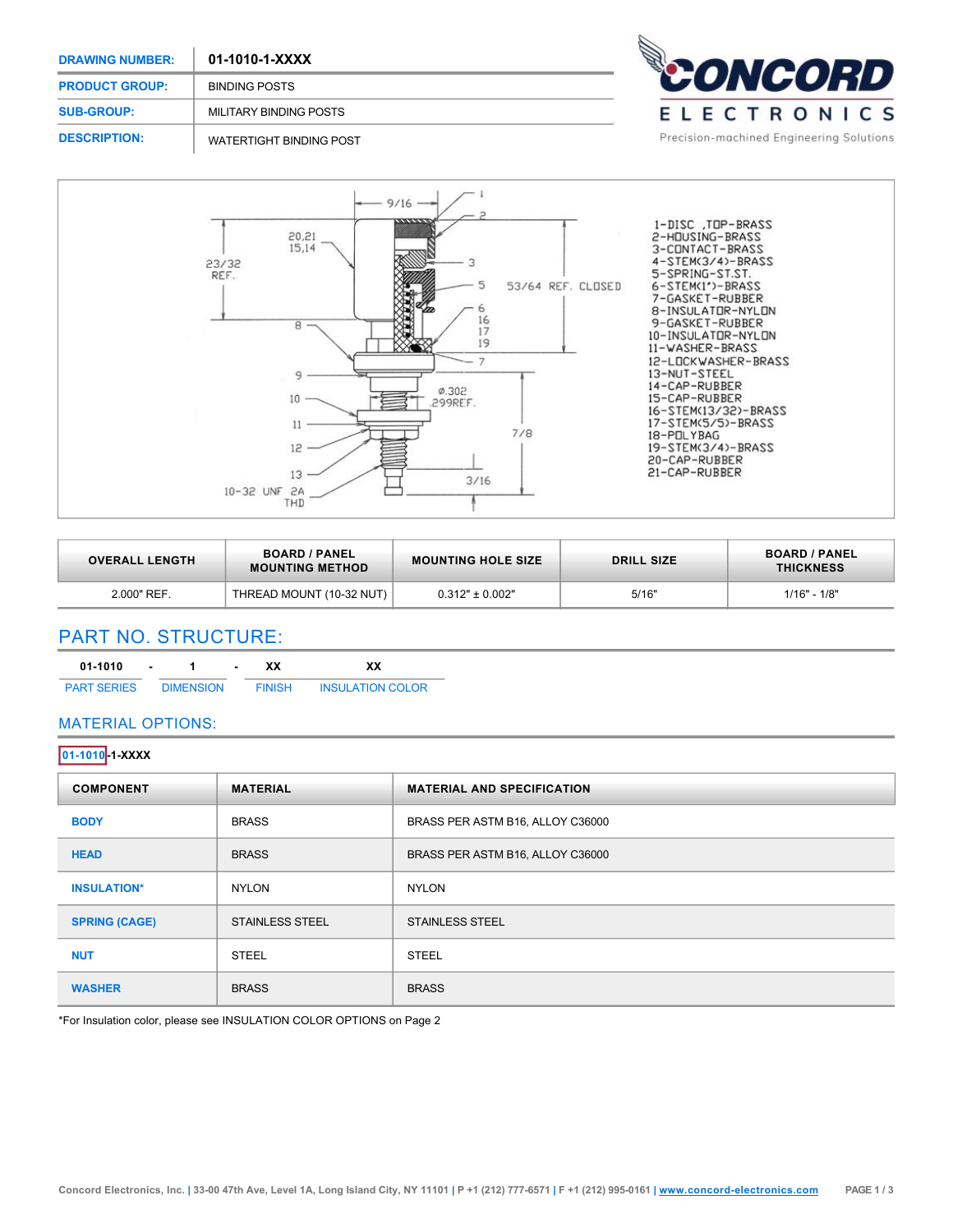## FINISH - PLATING OPTIONS:

| 01-1010-1- <mark>XX</mark> XX |                      |                                                 |                                                                         |  |  |
|-------------------------------|----------------------|-------------------------------------------------|-------------------------------------------------------------------------|--|--|
| <b>FINISH</b><br><b>CODE</b>  | <b>COMPONENT</b>     | <b>FINISH</b>                                   | <b>FINISH AND SPECIFICATION</b>                                         |  |  |
|                               | <b>BODY</b>          | <b>NICKEL WITH</b><br>HOT TIN DIP<br><b>END</b> | NICKEL PER SAE-AMS-QQ-N-290, WITH HOT TIN DIPPED END OF SOLDER TERMINAL |  |  |
|                               | <b>HEAD</b>          | <b>NICKEL</b>                                   | NICKEL PER SAE-AMS-QQ-N-290                                             |  |  |
| 02                            | <b>SPRING (CAGE)</b> | <b>NICKEL</b>                                   | <b>NICKEL</b>                                                           |  |  |
|                               | <b>NUT</b>           | <b>NICKEL</b>                                   | <b>NICKEL</b>                                                           |  |  |
|                               | <b>WASHER</b>        | <b>NICKEL</b>                                   | <b>NICKEL</b>                                                           |  |  |

# INSULATION COLOR OPTIONS:

# **0110101XX XX**

| <b>INSULATION COLOR</b> | <b>BLACK</b> | <b>RFD</b> |
|-------------------------|--------------|------------|
| COLOR CODE NO.          | 10           | 12         |

### TOLERANCES:\*

| <b>DECIMAL</b> | <b>FRACTIONAL</b> | <b>ANGULAR</b>  | <b>DRAWING ORIGINATION DATE</b> | <b>LAST MODIFICATION DATE</b> |
|----------------|-------------------|-----------------|---------------------------------|-------------------------------|
| .0.005         | : 1/64            | $-10c$<br>± 17Z | 0/9/1995                        | 5/1/2017                      |

\*All dimensions are in inches.

### RoHS COMPLIANCE:

### **011010102XX**

| <b>ROHS COMPLIANT</b> |  |  |
|-----------------------|--|--|
| NO.                   |  |  |
| NΟ                    |  |  |
|                       |  |  |

## MILITARY REFERENCE SPECIFICATIONS:

#### **011010102XX**

| <b>PART NUMBER</b> | <b>MIL SPECIFICATION</b> | <b>MIL PART NUMBER</b> | <b>COMMERCIAL ITEM</b><br><b>DESCRIPTION (CID)</b><br><b>SPECIFICATION</b> | <b>CID PART NUMBER</b> |
|--------------------|--------------------------|------------------------|----------------------------------------------------------------------------|------------------------|
| 01-1010-1-0210     | MIL-P-55149/8            | PB08NA01               | A-A-59559                                                                  | AA59559-1 (N/A~.)      |
| 01-1010-1-0212     | MIL-P-55149/8            | PB08NA02               | A-A-59559                                                                  | AA59559-2 (N/A~.)      |